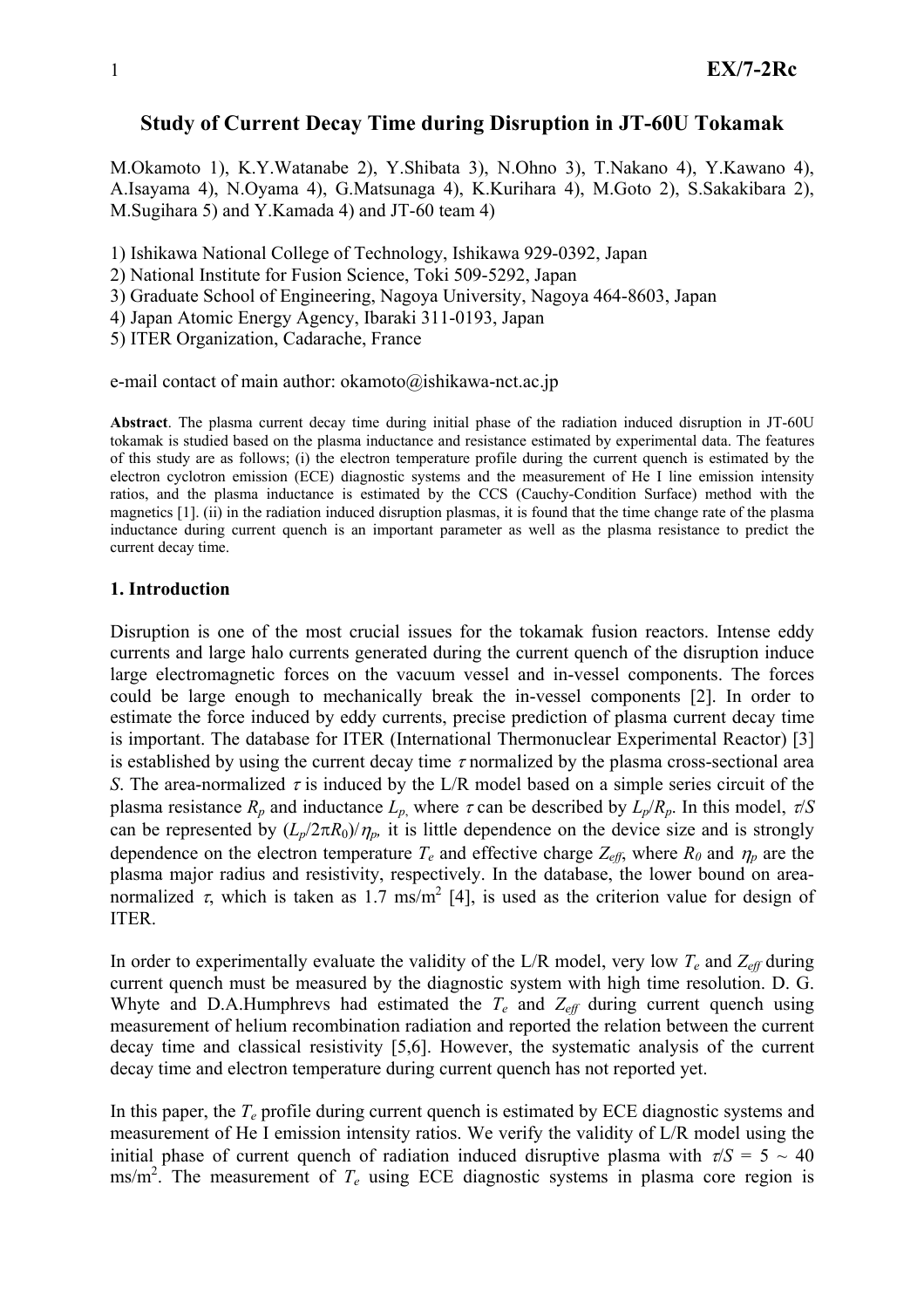possible during initial phase of slow current decay disruption in JT-60U Tokamak. In the edge region, *Te* can be estimated by He I emission intensity ratio. The fundamental validity of the *Te* measurement based on He I emission line intensity ratio was confirmed by comparing with *Te* measurement by Langmuir probes in JT-60U [7] and NAGDIS-II [8], etc. According to ref. 7,  $T_e$  estimated by He I line intensity ratio is almost same with  $T_e$  by the probe within the factor of 2 and the former is systematically smaller than the latter.

We analyze 9 disruptive plasma shots with massive neon gas puffing. The safety factor, toroidal magnetic strength and NBI power just before current quench is not same among the shots. In addition, the time evolution of plasma inductance during current quench is focused, and relation between current decay time and plasma inductance is evaluated. The equilibrium calculation of MHD, which is calculated by the CCS method, is used to estimate the plasma inductance.

# **2. Model of Current Decay Time**

If tokamak plasma is assumed to be represented by a simple series circuit consisting of  $R_p$  and *Lp*, the energy conservation equation is expressed as

$$
\frac{1}{2}L_p I_p^2 + \int_0^t R_p I_p^2 dt = \int_0^t V_{ex} I_p dt + \frac{1}{2} L_{p0} I_{p0}^2 ,\qquad (1)
$$

where  $I_p$  and  $V_{ex}$  is the plasma current and the externally applied voltage,  $L_{p0}$  and  $I_{p0}$  is plasma inductance and current just before current quench, respectively. When Eq. 1 is transformed, it becomes the following circuit equation:

$$
\frac{1}{2}\dot{L}_p I_p + L_p \dot{I}_p + R_p I_p = V_{ex} \quad . \tag{2}
$$

In the small tokamaks, the right-hand side of Eq. 2 cannot be neglect because the absolute value of the left-hand side of Eq. 2 is the same order of magnitude as the absolute value of  $V_{ex}$ [9]. On the other hand, the absolute value of  $V_{ex}$  is usually smaller than the left-hand side of Eq. 2 in the large tokamaks. This characteristic becomes more remarkable when device size becomes large. If  $R_p$  and  $L_p$  are constant in time, and  $V_{ex}$  can be neglect, the temporal evolution of  $I_p$  can be expressed by the following equation,

$$
I_p = I_{p0} \exp(-t/\tau_{L/R}), \tag{3}
$$

where  $\tau_{L/R} = L_p/R_p$  is the time constant of  $I_p$  decay. Equation 3 is valid when the current decay time is very short and plasma resistance is sufficiently large. When the current decay time can be approximated by  $\tau_{L/R} = L_p/R_p$ , the area-normalized current decay time  $\tau/S$  can be expressed as

$$
\frac{\tau_{L/R}}{S} = \frac{L_p / 2\pi R_0}{\eta_p} \quad , \tag{4}
$$

where  $R_0$  is the plasma major radius,  $\eta_p$  is the plasma resistivity, and  $\eta_p = R_p S / 2\pi R_0$ .  $\tau_{L/R}$  /*S* has little dependence on the device size, because  $L_p$  is approximately proportional to  $R_0$ , and has a strong dependence on  $\eta_p$ , which is primarily determined by  $T_e$  and  $Z_{\text{eff}}$  in the classical Spitzer formula [10]. Thus, the database for ITER prediction is established in terms of the area-normalized current decay time  $\tau$  /*S* [3]. However, when  $R_p$  and  $L_p$  greatly change in time, Eq. 4 cannot be valid. Therefore, to verify the L/R model, it is necessary to measure *Lp* and *Rp* in time during current quench experimentally.

### **3. Experimental Result**

#### **3.1. Relation Between Area-normalized Current Decay Time and Plasma Resistivity**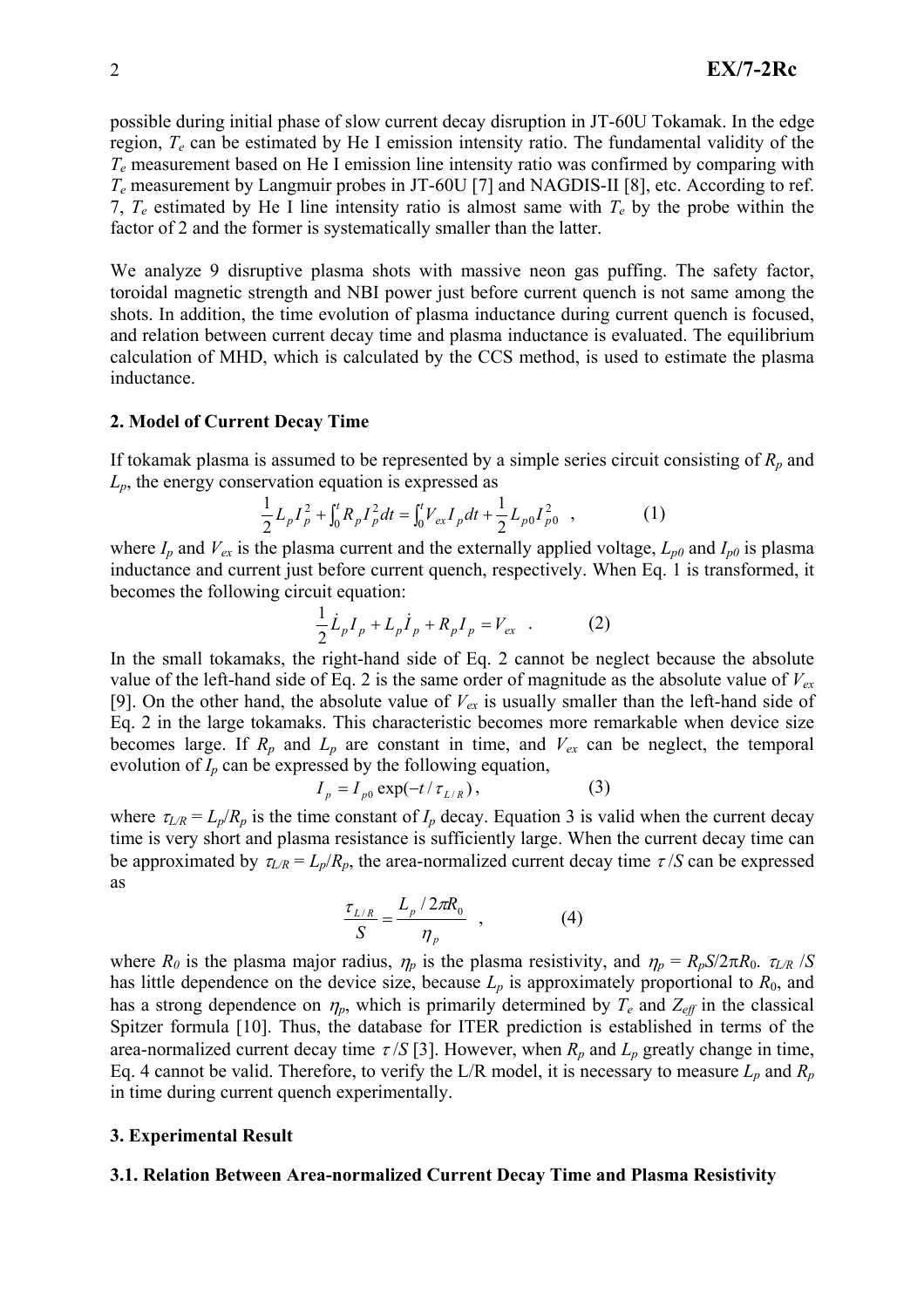In this paper, we study the current decay time in the radiation induced disruption by the massive neon gas puffing. The typical waveform of plasma current  $I_p$ , line integrated electron density  $\bar{n}_e$ , plasma stored energy  $W_p$  and gas pressure of neon at disruption are shown in Fig. 1. After neon gas puffing, line integrated  $n_e$  is gradually increased and  $W_p$  is decreased, and then the current quench and rapid increase of line integrated  $n_e$  are observed.

We focus on the current decay during the initial phase of the current quench shown by the region enclosed by dotted line in Fig. 2(a), where  $I_p$  drops by 10%, because the  $T_e$  profile can be estimated by ECE diagnostic systems experimentally. The experimental current decay time during initial phase of current quench is defined by the following equation,

$$
\tau_{100-90\%} = I_{p0} / (\Delta I_p / \Delta t), \quad (5)
$$

where  $I_{p0}$  is the plasma current at the current quench start time. In this discharge, thermal quench is happened around at 12.089 sec and current quench is started about at 12.092 sec. From Fig. 2(c), it is found that  $T_e$  profile becomes flat at thermal quench and then returns to a peaked profile in the initial phase. In this phase, *Te* in the core region is about 400 eV. Roughly speaking, because the optical thickness is small at  $T_e < 100$  eV, the sensitivity of ECE diagnostic systems becomes low and  $T_e$  at normalized minor radius  $\rho > 0.4$  cannot be estimated by ECE diagnostic systems. Here we use the He I emission intensity ratio method in



*FIG. 3. Poloidal cross-section view of JT-60U plasma. Blue line means the line of sight for HeI spectroscopy.*

*FIG. 2. The evaluation of (a) plasma current*  $I_n$  *and (b) electron temperature Te measured by ECE diagnostic system, (c) major radial profile of Te. , (d) He I emission intensity and (e) electron temperature by using HeI emission Intensity ratios method.*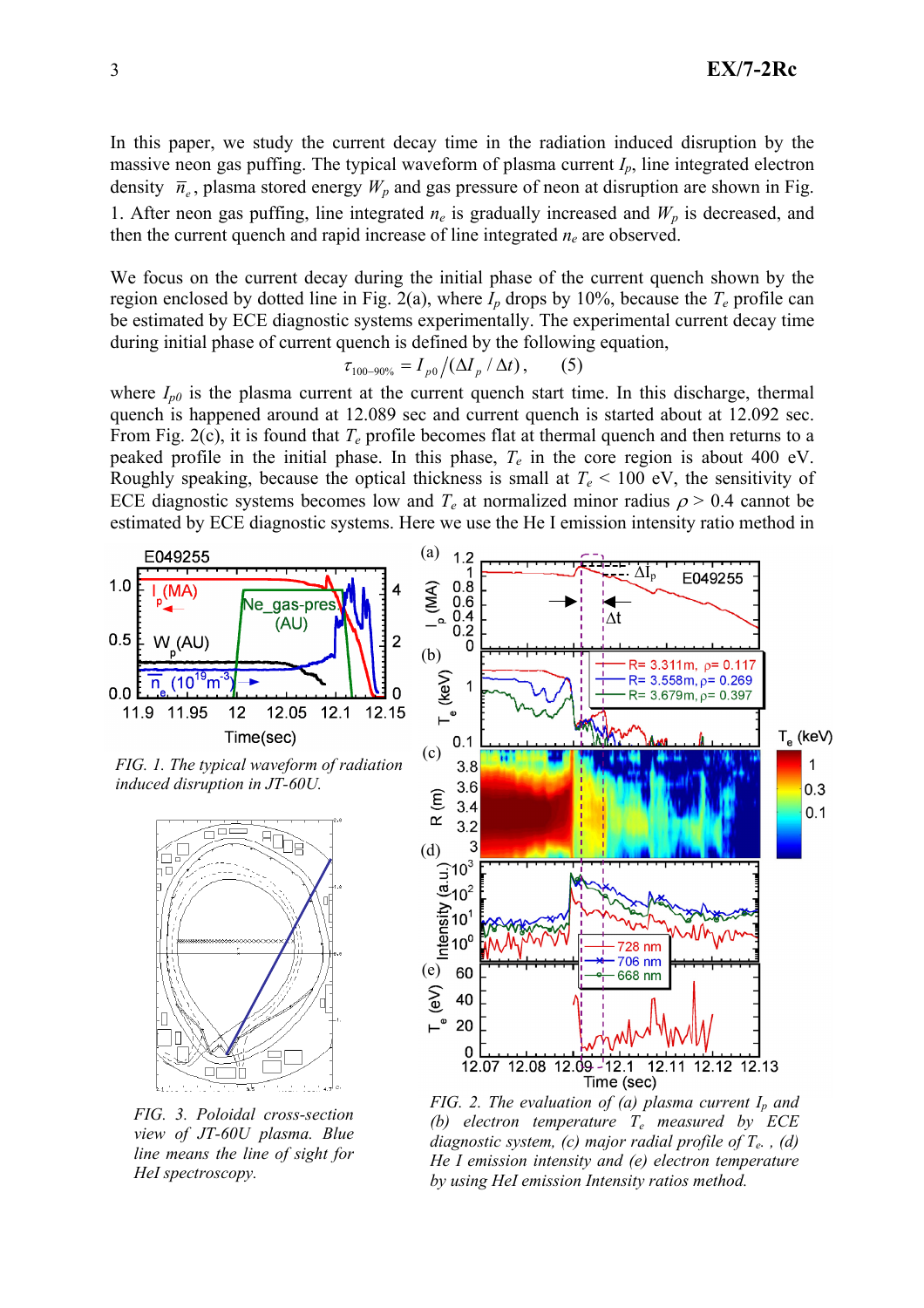the case that the estimated  $T_e$  by ECE is less than 100 eV. In order to measure the electron temperature, it is necessary to to measure three He I lines at the same time of 667.8  $(2^1P 3^{1}D$ , 706.5 ( $2^{3}P - 3^{3}S$ ) and 728.1 nm ( $2^{1}P - 3^{1}S$ ) respectively. A spectrometer equipped with three band pass interference filters makes it possible to measure the time evolution of  $T_e$  with a sufficient time resolution. Figure 3 shows the line of sight for measurement of ECE (crosses) and He I emission intensity (solid line). The He I emission intensity is measured from the outer diverter region though the edge region of  $\rho > 0.7$ . Figure 2(d) and (e) shows the measurement result of He I emission intensity and the estimated electron temperature. From Fig. 2(d), it is found that He I emission intensity increase rapidly about at  $t = 12.089$ 

sec, which is the thermal quench start time. Before the thermal quench, the He I emission mainly comes from the diverter region because He neutrals only exist in this region. On the other hand, after the thermal quench, the He I emission comes from the edge region also because *Te* rapidly decreases in the whole region due to the thermal quench. Since the measurement value of He I emission intensity is the integration value on line of sight and the measurement position of *Te* estimated by He I emission intensity ratio cannot specify, it's position is assumed  $\rho = 0.7$ .

Figure 4 shows the assumed *Te* profile using measurement values of ECE diagnostic systems and He I emission intensity ratios method at  $t = 12.094$  sec. In this figure, opened circles and cross mean  $T_e$  estimated by ECE systems and He I spectroscopy, respectively. The  $T_e$  of  $\rho = 0.4 - 0.7$  and 0.7 - 1 is assumed by a linear function. Unfortunately, we cannot obtain the accurate profile of the plasma resistivity because the plasma effective charge *Zeff* cannot be measured in the initial phase of current quench. In order to speculate  $Z_{\text{eff}}$ , we use the ionic fraction data of neon calculated by Arnaud and Rohtenflug [11]. If the mixing ratios of deuterium and neon gas are 9 : 1, 7 : 3 and 1 : 1 and these ratios are uniform in space, the calculation results of  $Z_{\text{eff}}$  and  $\eta_p$  are shown in Fig. 5. The  $\eta_p$  is calculated by Spitzer formula and assumed *Zeff*. In Fig. 5, the upper and lower values of error bar are values calculated using assumptions of  $D : Ne = 1 : 1$ and 9 : 1, respectively. The values of  $Z_{\text{eff}}$  in the core and edge region are about 7 and 2, respectively.

In order to investigate the relation between area-normalized  $\tau$  and plasma resistivity, we



*FIG. 4. Profile of electron temperature measured by ECE systems and He I spectroscopy at t = 12.094 sec.*



*FIG. 5. Profile of plasma effective charge and resistivity at t = 12.094 sec. The effective charge is calculated using the assumption of D : Ne = 9 : 1, 7 : 3 and 1 : 1.*



*FIG. 6. The area-normalized current decay* time as a function the area-averaged  $T_e^{-3/2}$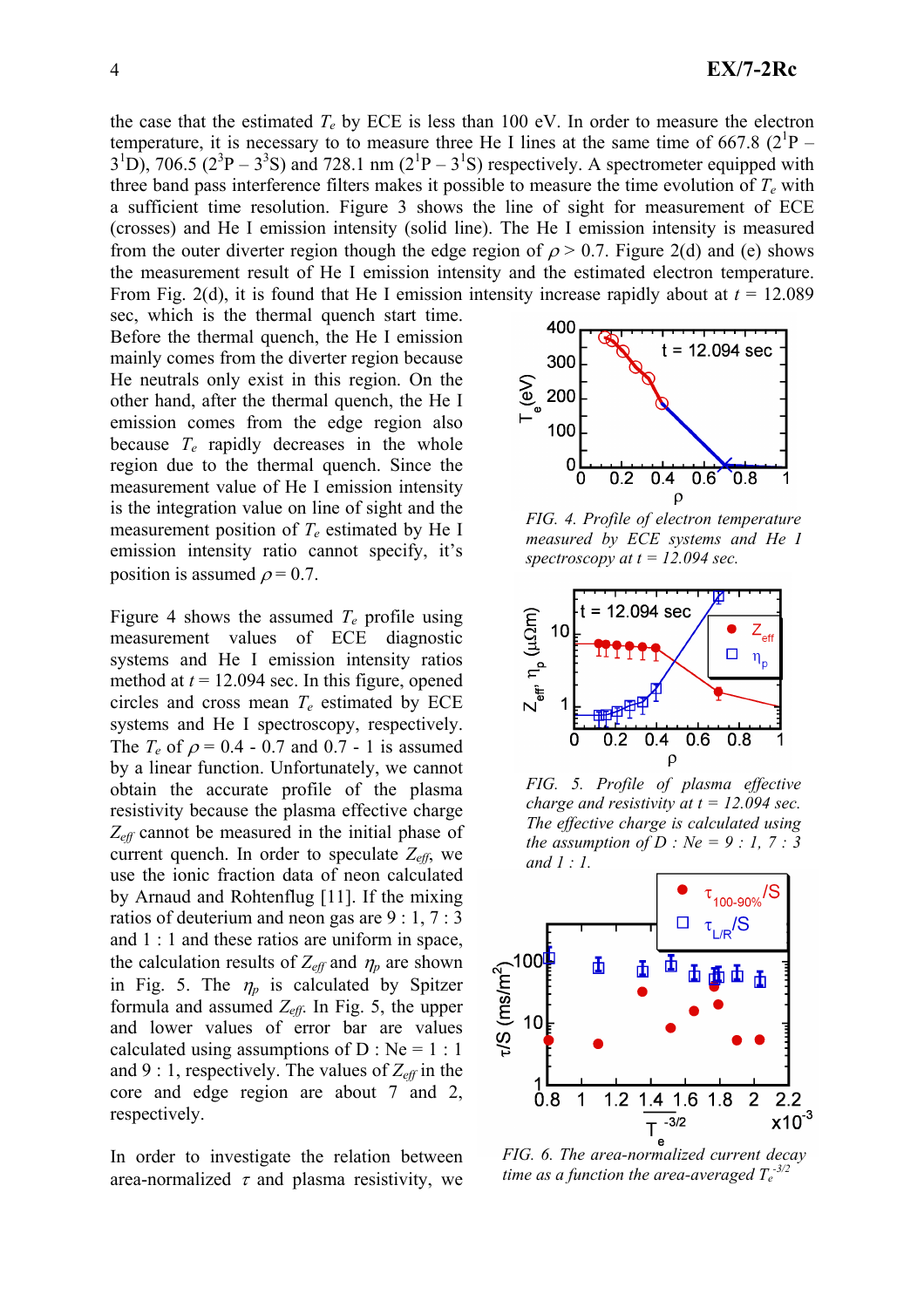use area-averaged  $T_e^{-3/2}$  calculated by

$$
\overline{T_e^{-3/2}} = S / \sum (\Delta S / T_e^{-3/2}), \qquad (6)
$$

where *S* is the plasma cross-section area. This value is proportional to the area-averaged plasma resisitivity  $\overline{\eta}_p$  with  $Z_{\text{eff}} = 1$ . The area-averaged  $\eta_p$  can be estimated by  $\eta_p$  profile in Fig.5 and following equation,

$$
\overline{\eta}_p = S / \sum (\Delta S / \eta_p). \quad (7)
$$

The relation between area-normalized  $\tau$  and area-averaged  $T_e^{-3/2}$  is shown in Fig. 6. In Fig. 6, the  $T_e^{-3/2}$  is calculated by Eq. 6 and the profile of time averaged  $T_e^{-3/2}$  during the initial phase of current quench. In the similar way,  $\tau_{LR}/S$  is calculated by Eq. 4, 7 and the profile of time averaged  $\eta_p$ . The upper and lower values of error bar of  $\tau_l$ /*R*/*S* are values calculated using assumptions of  $\overline{D}$  : Ne = 9 : 1 and 1 : 1, respectively. It is found that the experimental areanormalized  $\tau$  is independent of the area-averaged  $T_e^{3/2}$  and the prediction area-normalized decay time  $\tau_{LR}/S$  calculated from L/R model is much longer than the experimental value, especially in the case of small experimental values. It seems that this result means the L/R model does not verify and  $L_p$  is not constant and greatly changes in time during initial phase of current quench.

#### **3.2. Time Evolution of Plasma Inductance using CCS Method**

We use the CCS method using magnetic sensor signals due to evaluate the temporal evolution of plasma inductance and plasma shape. This method can obtain the exact analytical solution

based on the boundary element method using a static Maxwell equation with a Green function in a toroidal axisymmetric region [1]. In a case of several magnetic sensors, we can obtain the approximate solution of the magnetic field and flux according to the accuracy and the number of sensors. It was confirmed that the error of Shafranov lambda value calculated by this method is less than 0.1 in JT-60U measurement systems, which have 12 magnetic coils and 15 magnetic flux loops. Figures 7 show the results calculated by using a Cauchy condition (both Dirichlet and Neumann conditions) on a hypothetical surface. From Fig. 7(d), because *R0* is almost constant and *S* changes a little, plasma column hardly moves in the initial phase of current quench. In Fig. 7(b), since the plasma internal inductance  $l_i$  is decrease rapidly around at  $t = 12.089$  sec, the current density profile becomes flat at thermal quench. This result is consistent of the measurement of *Te* using ECE systems as Fig. 1(c). After the flatting of current density profile, it is found that *li* much



*FIG. 7. The evolution of (a) plasma current, (b) plasma internal and inductance,(c) plasma internal and external inductance and (d) plasma cross-section and major radius evaluated by CCS method .*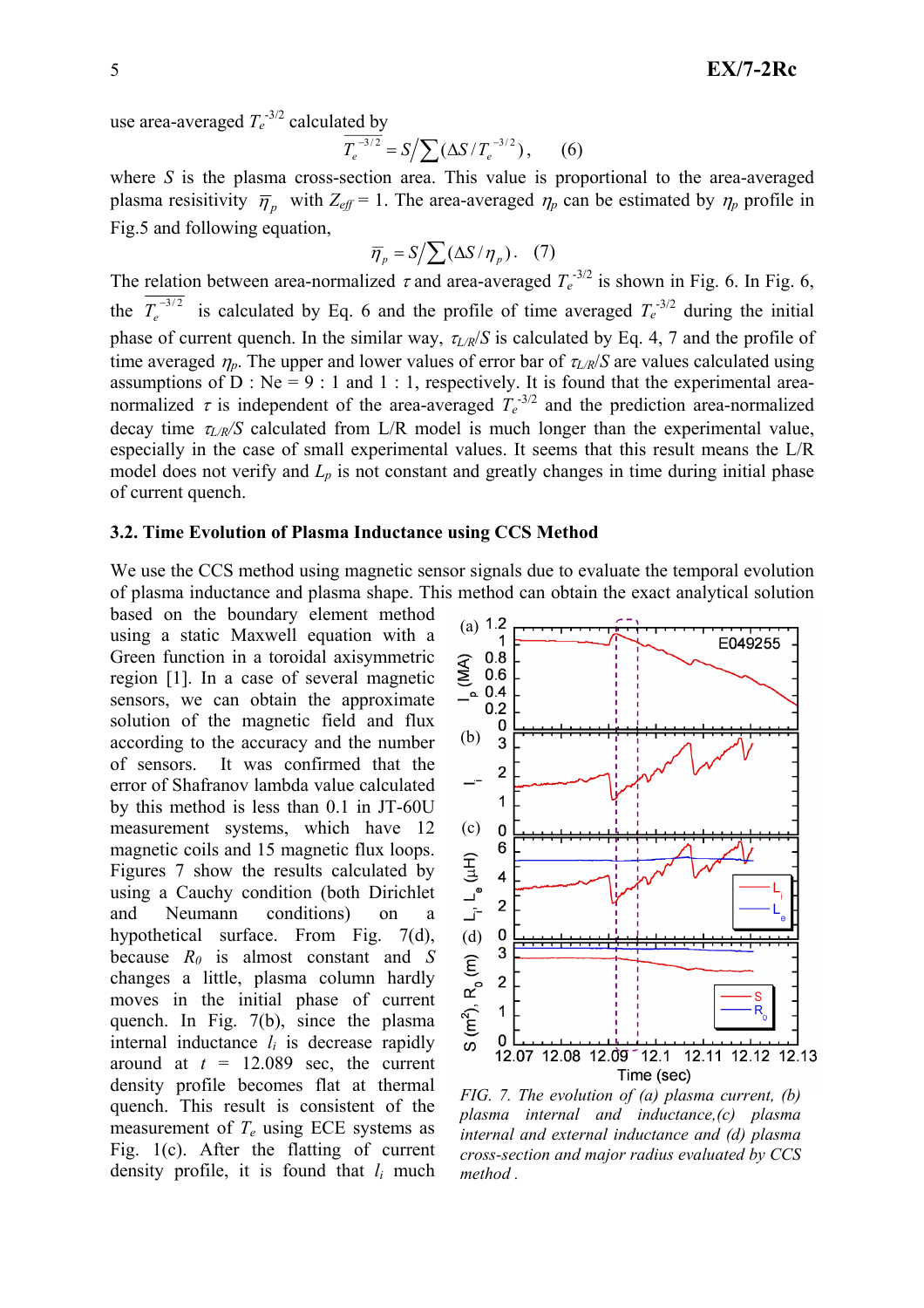increases in time. This result is also consistent of ECE measurement results because *Te* profile changes peaked profile in Fig.1 (c). In Fig. 7(c), the plasma internal and external inductance is calculated by following equations,

$$
L_i = \mu_0 R_0 l_i / 2, \qquad (8)
$$
  

$$
L_e = \mu_0 R_0 (\ln 8 R_0 / a - 2), \qquad (9)
$$

where  $a$  is the plasma minor radius. It is found that time change rate of  $L_i$  is much larger than that of  $L_e$  and time change rate of  $L_p$  is mainly determined by that of *Li*.

Figure 8 shows the comparison of absolute value of  $R_p$ ,  $L_p$  and time change rate of  $L_p$  in the initial phase of current quench. The *Rp* and *Lp* are calculated by  $R_p = 2\pi R_0 \overline{\eta}_p /S$  and  $L_p = L_i + L_e$ , respectively and these values are time averaged



*FIG.* 8. The plasma resistance R<sub>p</sub>, the *plasma inductance L*p *and the time change rate of the plasma inductance as a function of current decay time.*

values during initial phase of current quench. It is found that the absolute value of time change rate of  $L_p$  is the same order of magnitude as that of  $R_p$  or much larger than  $R_p$  in the short current decay time region. In addition, the experimental current decay time is dependent on the time change rate of  $L_p$ . Therefore, it is necessary that the time change rate of  $L_p$  is taken into account in the circuit equation in order to accurately predict the current decay time in the initial phase of current quench.

#### **3.3. Current Decay Model during Initial Phase of Current Quench**

From Eq. 2 with  $V_{ex} = 0$ , we obtain the following equation:

$$
\frac{\dot{I}_p}{I_p} = -\frac{\dot{L}_p/2 + R_p}{L_p}.
$$
 (10)

To simplify the equation, if  $\dot{L}_p = \Delta L_p / \Delta t$ ,  $R_p$ and  $L_p$  is constant in time, the prediction current decay time  $\tau_{\text{model2}}$  can be represented by

$$
\tau_{model2} = \frac{L_p}{\Delta L_p / 2\Delta t + R_p} \,. \tag{11}
$$

Figure 9 shows the comparison of prediction times, which are calculated by L/R model and Eq. 11, and experimental time. As



*FIG.9. The comparison of the experimental value and the model prediction value of current decay time in initial phase of current quench.*

shown in Fig.8, although is  $\tau_{LR}$  much larger than the experimental decay time in the short decay time region, <sup>τ</sup>*model2* is same order of magnitude as experimental decay time in some disruptive discharges and experimental decay time increases with <sup>τ</sup>*model2*. The time evolution of plasma inductance is almost determined by the change rate of plasma internal inductance. The above result indicates that the change rate of the plasma internal inductance associated with current profile plays a key role to predict the precise current decay time during initial phase of current quench in JT-60U radiation induced disruptive plasmas. Here it should be noted the absolute value of  $\tau_{model2}$  is not quite same as that of the experimental decay time in Fig. 9. This result is mainly from an estimation error of plasma inductance because the